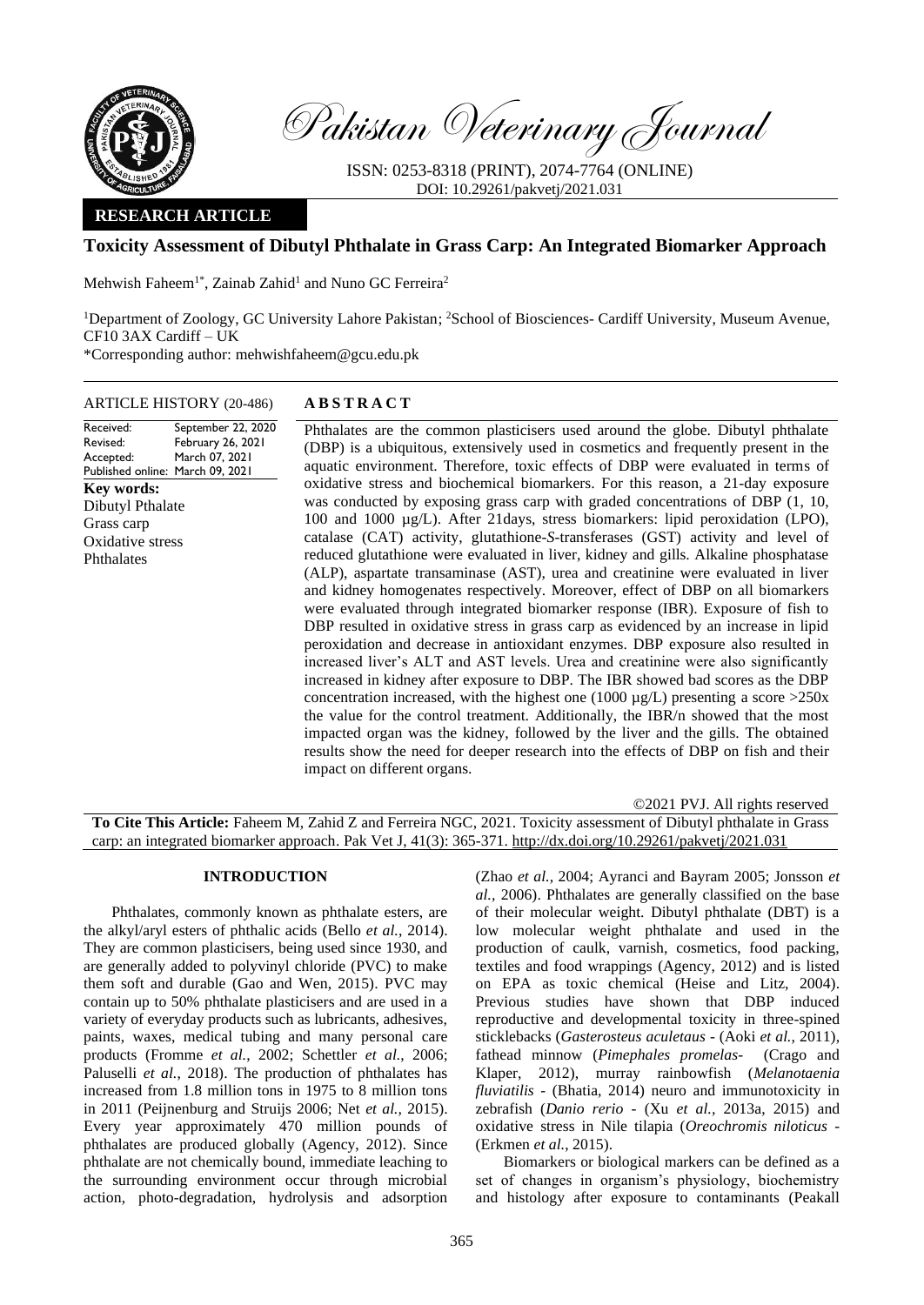1994; Quesada-García *et al.,* 2013). Biomarkers are used to evaluate the effects of sub-lethal or chronic exposure of a contaminant (van der Oost *et al.,* 2003). They provide early warning signals to exposure of a contaminant and are used extensively in toxicological studies and environmental monitoring (van der Oost *et al.,* 2003; Cravo *et al.,* 2011; Hook *et al.,* 2016). Early biological signals range from the molecular and subcellular level to organismal and population level (Beliaeff and Burgeot 2002; Marigómez *et al.,* 2013). The selection of suitable biomarkers and integration of their responses is a reliable and powerful tool that can help in data interpretation. One group of biomarkers normally used in toxicological assays is the one related to oxidative stress. Oxidative stress is induced by free radicals and reactive oxygen species (ROS) and is defined by the imbalance between production and elimination of these free radicals and ROS (Valavanidis *et al.,* 2006). To surmount the free radicles and ROS, the body has an antioxidant defence system that includes enzymatic (catalase; glutathione peroxidase; superoxide dismutase) and non-enzymatic antioxidants (glutathione; vitamin C (de Zwart *et al.,* 1999; Valavanidis *et al.,* 2006). Oxidative stress results in DNA damage (Gào *et al.*, 2019; Santos *et al.*, 2016) and inflammation (Reuter *et al.,* 2010). Many anthropogenic chemicals induced the production of ROS in vital fish organs that leads to detrimental effects on fish health (Faheem and Lone 2017; Abd-Elkareem *et al.,* 2018; Abdel-Tawwab and Hamed 2018).

Amino transferases and phosphatases are important liver functioning enzymes and are considered potential candidates for assessing liver health (McGill, 2016).

In this study, we investigate the effects of DBP in grass carp (*Ctenopharyngodon idella*) when exposed for 21 days. Biomarkers of oxidative stress (Lipid peroxidation, reduced glutathione level, catalase and glutathione-*S*-transferases activity), nephrotoxicity (creatinine, uric acid) and hepatotoxicity (alkaline phosphatase, aspartate transaminase) were evaluated. The results were then integrated into the Integrated Biomarker Response index (IBR).

### **MATERIALS AND METHODS**

Grass carp (*Ctenopharyngodon idella*) weighing  $17.08 \pm 1.01$ g, length of  $11.8 \pm 0.44$ cm, were placed to glass aquaria containing 60 L of tap water. A total of 6 fish were placed in each aquarium and acclimatized for a week. fish were exposed to different concentrations of dibutyl phthalate (DBP). DBP stock solution (10mg/mL) was prepared in 80% DMSO. Desired DBP concentrations were obtained by adding an appropriate volume of stock to aquaria water. Fishes in the control group were exposed to the maximum level of DMSO used for dilution (0.5 ml/L). The experiment was conducted in duplicate.

Fishes were exposed to 1, 10, 100 and 1000µg/L for 21 days in a semi static system in duplicate. Approximately ¾ water were renewed every day with a new DBP solution. Dissolve oxygen was maintained in the aquarium by air stones provided with air pumps. All experiments were performed at room temperature  $(28.35\pm1.25^{\circ}\text{C})$  and 13:11h (light: dark) photoperiod. Fish were observed for mortality and abnormal behaviour regularly during the experimental period. Fishes with abnormal swimming pattern were removed immediately.

**Sample collection:** After 21-days, fish were euthanized using clove oil (Latif *et al.,* 2021) according to ethic regimentation and its length and weight were recorded. Fish liver, gills and kidney were dissected and used for the biomarkers analysis. Organs were washed with chilled 0.9% saline solution to remove exogenous materials and snap-frozen in liquid nitrogen.

Organs (gills, liver and kidney) were weighed and homogenised in chilled phosphate buffer (0.1M) using a mechanical homogeniser (Scilogex D160, USA). All procedure was performed on ice. After homogenization, 1mL of the homogenate was used for the measurement of lipid peroxidation and the remaining homogenate was centrifuged for 30 min at 13,000rpm  $(4^{\circ}C)$  to get the postmitochondrial supernatant (PMS) (Faheem and Lone, 2017; Latif *et al*., 2020).

**Biochemical analysis:** Lipid peroxidation was measured using the thiobarbituric acid method described by (Wright *et al.,* 1981). Tissue homogenate was mixed with an equal volume of trichloroacetic acid (TCA-10%) and thiobarbituric acid (TBA-0.67%). After incubation for 45min in a boiling water bath, the mixture was then centrifuged for 10 min. The supernatant was collected, and absorbance was recorded at 532nm on a Hitachi U-2000 spectrophotometer. Lipid peroxidation was measured using a molar extinction coefficient of 1.56 x 10<sup>5</sup> /M/ cm and expressed as nmol TBARS/g tissue.

Glutathione was quantified using an adaption of the method from (Jollow *et al.,* 1974) as described earlier (Latif *et al.,* 2020) Briefly, PMS was incubated with an equal volume of 4% sulphosalicylic acid and incubated at 4°C for 60 min. The mixture was centrifuged at 1200 rpm for 15 minutes (room temperature) and the supernatant was collected. To the supernatant, DNTB [5,5-dithio-bis- (2-nitrobenzoic acid)] and phosphate buffer (0.1M) were added, and absorbance read at 412nm. Reduced Glutathione content was expressed as nmol GSH/g tissue using a molar extinction coefficient of 1.36x104/M/cm.

Catalase activity (CAT) was measured using the method of (Claiborne, 1985) as explained by Faheem and Lone (2017). The reaction mixture consisted of 0.09M H2O2, 0.1 M phosphate buffer and PMS (10%) in a total volume of 3 ml. Change in absorbance was recorded every 30 seconds at 240nm in a double beam spectrophotometer (Hitachi U-2000). Catalase activity was expressed in terms of nmol  $H_2O_2$  consumed/min/mg protein.

The glutathione-*S*-transferases activity was measured kinetically using 1-chloro-2,4-dinitrobenzene (CDNB) as a substrate. Briefly, the reaction mixture (2ml) containing 0.1M phosphate buffer, reduced gluthathione (GSH - 1 mM), 2,4-Dinitrochlorobenzene (CDNB - 1 mM) and PMS (10%). The change in absorbance was recorded at 340 nm, and the enzyme activity was expressed as nmol CDNB conjugates formed/min/mg protein (Faheem & Lone, 2017).

Protein content of the homogenate was quantified using Bradford reagent as described by (He, 2011) using bovine serum albumin as standard. Alanine amino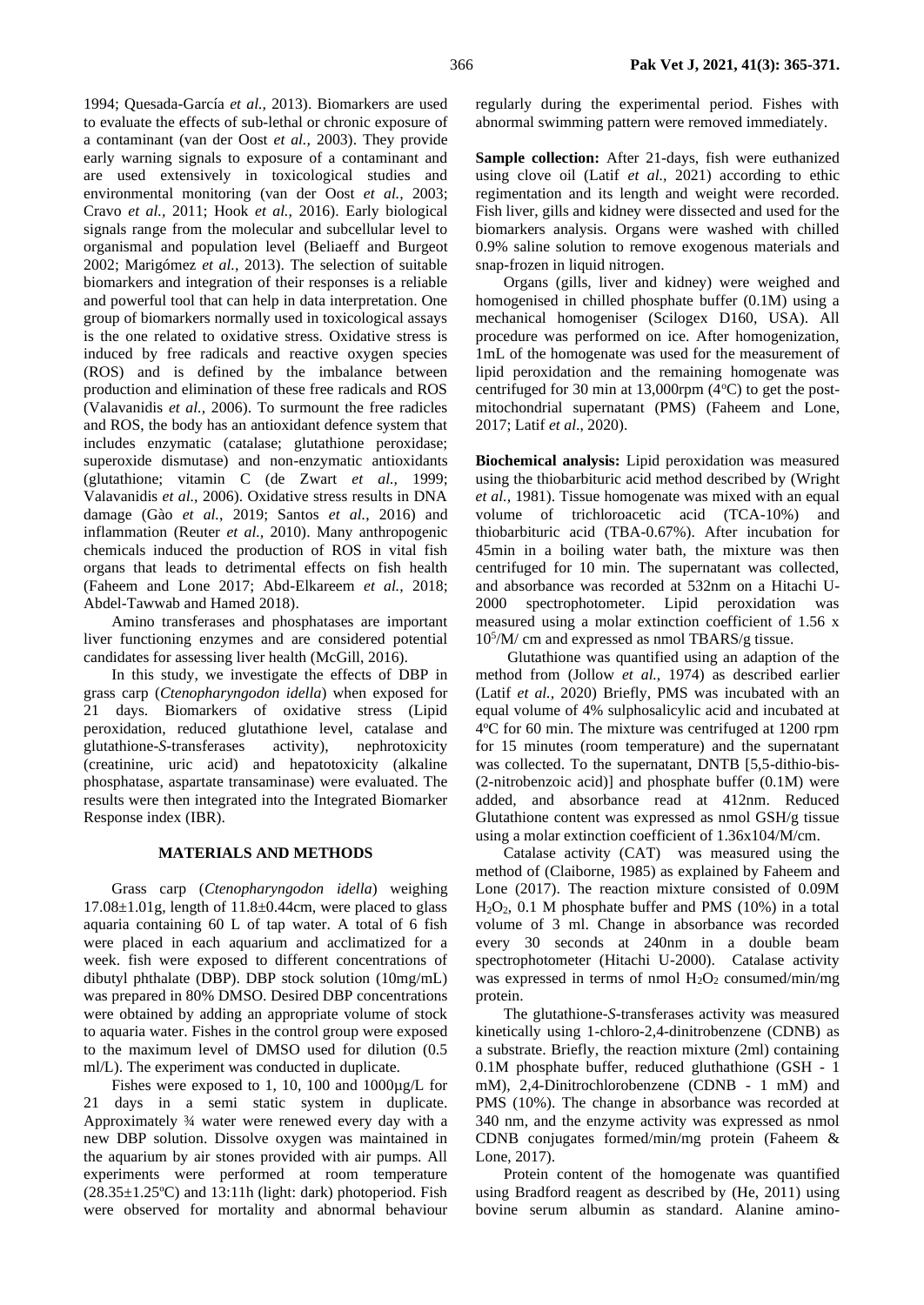transferase (ALT) and Aspartate aminotransferase (AST), creatinine and uric acid were quantified using the commercial kits from Randox.

**Integrated biomarker response analysis:** The integrated biomarker response (IBR) was calculated according to (Beliaeff and Burgeot, 2002), and can be used for field and laboratory studies (i.e. (Wang *et al.,* 2011; Morgado *et al.,* 2013; Ferreira *et al.,* 2015). Briefly, the IBR was calculated based on the score of each biomarker. The score (S) was calculated using S=Z+|Min|, where S≥0 and |Min| is the absolute value for the minimum value for all calculated Y in a given biomarker at all measurements made. Since the IBR is obtained by summing up all the parameters, to allow a correct and more accurate comparison, IBR was divided by the number of biomarkers and presented as IBR/n (Broeg and Lehtonen, 2006), thus allowing an overall state of organisms for each concentration and each organ. The IBR is reported as Star Plot.

**Statistical analysis:** Data analyses were performed using Sigmaplot (SPSS 1999). Data was checked for normality and homoscedasticity, followed by One-way analysis of variance (ANOVA) or by ANOVA on ranks whenever these parameters were not met. A Tukey's Post Hoc was then used to determine statistical differences among the various exposure groups.

## **RESULTS**

Grass carp responses to DBP are shown in Table 1. Oxidative damage in various organs of grass carp was assessed using LPO. Lipid peroxidation increased in all organs of grass carp after exposure to DBP for 21-days. The highest exposure concentrations (100 and  $1000\mu g/L$ ) resulted in significant increase in all organs, and gills showed a significant increase for all the treatments. Higher values of LPO were observed for gills, followed by liver and kidneys. Catalase showed significant inhibition of its activity only in kidneys for all exposure concentrations (Table 1). Higher activities of catalase were observed for liver and kidneys. Gills showed activities one magnitude lower than then other organs. As

for GST, a bell-shaped response was observed. Significant inductions in its activity for liver and kidneys in 10 µg/L or higher concentration were recorded (except for liver at 1000 µg/L when the activity was dropping and reach values near the ones observed for the control). As for gills, the induction in the activity of GST was observed for the two highest concentrations (100 and 1000  $\mu$ g/L). As expected, the higher activities in these enzymes were observed for the liver. Liver function biomarker ALP, showed a significant increase in exposures with DPB concentrations of 10 µg/L or higher (Table 1). As for the biomarker AST, although a bell-shaped pattern is observed, significant differences were observed only for the DBP exposure at 100 µg/L (Table 1). Creatinine also showed a bell-shaped curve with significant differences to all exposures (Table 1). Moreover, uric acid showed an increasing pattern with the increase of DBP concentrations but with significant differences only for the highest concentration (1000  $\mu$ g/L – Table 1).

The integration of the previous results into the IBR index allowed a better understanding of the organism condition (Fig. 1 and 2). The IBR index that integrates all biomarkers and all tissues (Fig. 1) showed similar values for control and the lower concentration  $(1 \mu g/L)$ . This similar score then increased up to more than 250x. A closer look also showed that some biomarkers in the lower concentration (i.e. CAT in liver and gills; GSH and ALP in the liver) have better scores than the control. As for the lowest score for GSH in gills, it was observed for the highest concentration (1000  $\mu$ g/L). It is clear that the scores increased with the increase of DBP concentrations. When looking to scores of each organ (Fig. 2), the control and the lower exposure concentration (1 µg/L) appear with lower scores than the other treatments.

In order to be able also to perform a direct comparison (due to the different number of integrated biomarkers: six for kidney and liver, four for gills) the IBR/n was used. This index showed similar patterns to the ones observed for IBR for what reports the increasing scores with the increase of concentrations. Nonetheless, when looking to the IBR/n of liver and gills when exposed to 10 and 1000 µg/L, the scores are more similar when compared to the IBR scores.

**Table 1:** Average values of lipid peroxidation, antioxidant enzymes, ALT, AST, Creatinine and uric acid in different organs of grass carp exposed to DBP for 21 days. Results of ANOVA and Tukey's post hoc test. \*= P<0.05

| Biomarker                  | Organ/tissue | Control            | lug/lDBP           | $10\mu$ g/I DBP    | 100ug/IDBP          | 1000ug/IDBP         |
|----------------------------|--------------|--------------------|--------------------|--------------------|---------------------|---------------------|
| Lipid peroxidation         | liver        | $30.84 \pm 5.21$   | $56.51 \pm 5.68$   | 59.90±8.65         | 73.03±6.88*         | $101.1 \pm 15.45*$  |
| (nmol TBARS /g tissue)     | Gills        | $21.57 \pm 6.24$   | 84.01±23.56*       | $14.7 \pm 11.46*$  | $90.73 \pm 12.08$ * | $106.8 \pm 23.00*$  |
|                            | kidney       | $34.72 \pm 7.15$   | 47.93±8.86         | $44.25 \pm 10.51$  | 66.79 $\pm$ 4.01*   | $88.17 \pm 5.19*$   |
| Catalase                   | liver        | $0.3433 \pm 0.05$  | $0.4947 \pm 0.12$  | $0.3402 \pm 0.09$  | $0.1142 \pm 0.07$   | $0.04637 \pm 0.01$  |
|                            | Gills        | $0.06564 \pm 0.03$ | $0.06649 \pm 0.02$ | $0.03743 \pm 0.01$ | $0.06352 \pm 0.02$  | $0.02308 \pm 0.009$ |
|                            | Kidney       | $0.3151 \pm 0.04$  | $0.1518 \pm 0.01*$ | $0.1110 \pm 0.03*$ | $0.1536 \pm 0.02*$  | $0.06902 \pm 0.02*$ |
| <b>Reduced Glutathione</b> | Liver        | $5.760 \pm 1.37$   | $5.201 \pm 0.98$   | l.434±0.42*        | $3.109 \pm 0.87$    | $1.122 \pm 0.24*$   |
|                            | Gills        | $2.998 \pm 0.35$   | $4.113 \pm 0.57$   | $1.734 \pm 0.09$   | $1.158 \pm 0.32*$   | $1.040 \pm 0.13*$   |
|                            | Kidney       | $17.26 \pm 3.68$   | $10.81 \pm 4.0$    | $5.021 \pm 1.67$ * | $1.845 \pm 0.33*$   | $1.621 \pm 0.33*$   |
| Glutathione-S-             | Liver        | 75.18±9.42         | $123.4 \pm 23.09$  | $163.4 \pm 15.60*$ | 184.5±18.97*        | 88.20±10.74         |
| transferases               | Gills        | $50.50 \pm 7.13$   | $43.12 \pm 3.15$   | 69.86±6.65         | 74.74±7.06*         | 72.28±6.37*         |
|                            | Kidney       | $69.12 \pm 15.73$  | $26.58 \pm 4.13$   | 34.67±2.05*        | $61.68 \pm 5.20*$   | $23.70 \pm 2.95^*$  |
| ALP (U/L)                  | Liver        | 44.79±6.553        | 40.48±6.557        | 317.7±64.78*       | 186.0±40.17*        | 363.8±24.05*        |
| AST (U/L)                  |              | $16.66 \pm 4.87$   | 30.46±10.08        | 55.75±14.42        | 141.3±6.98*         | 61.88±24.30         |
| Creatinine (mg/dl)         | kidney       | $0.5202 \pm 0.04$  | $1.104 \pm 0.166*$ | $1.337 \pm 0.07*$  | $1.387 \pm 0.14*$   | $0.9619 \pm 0.14*$  |
| Uric acid (mg/dl)          |              | $6.680 \pm 0.24$   | $6.880 \pm 0.75$   | $9.880 \pm 0.43$   | $9.040 \pm 0.86$    | $13.12 \pm 0.43*$   |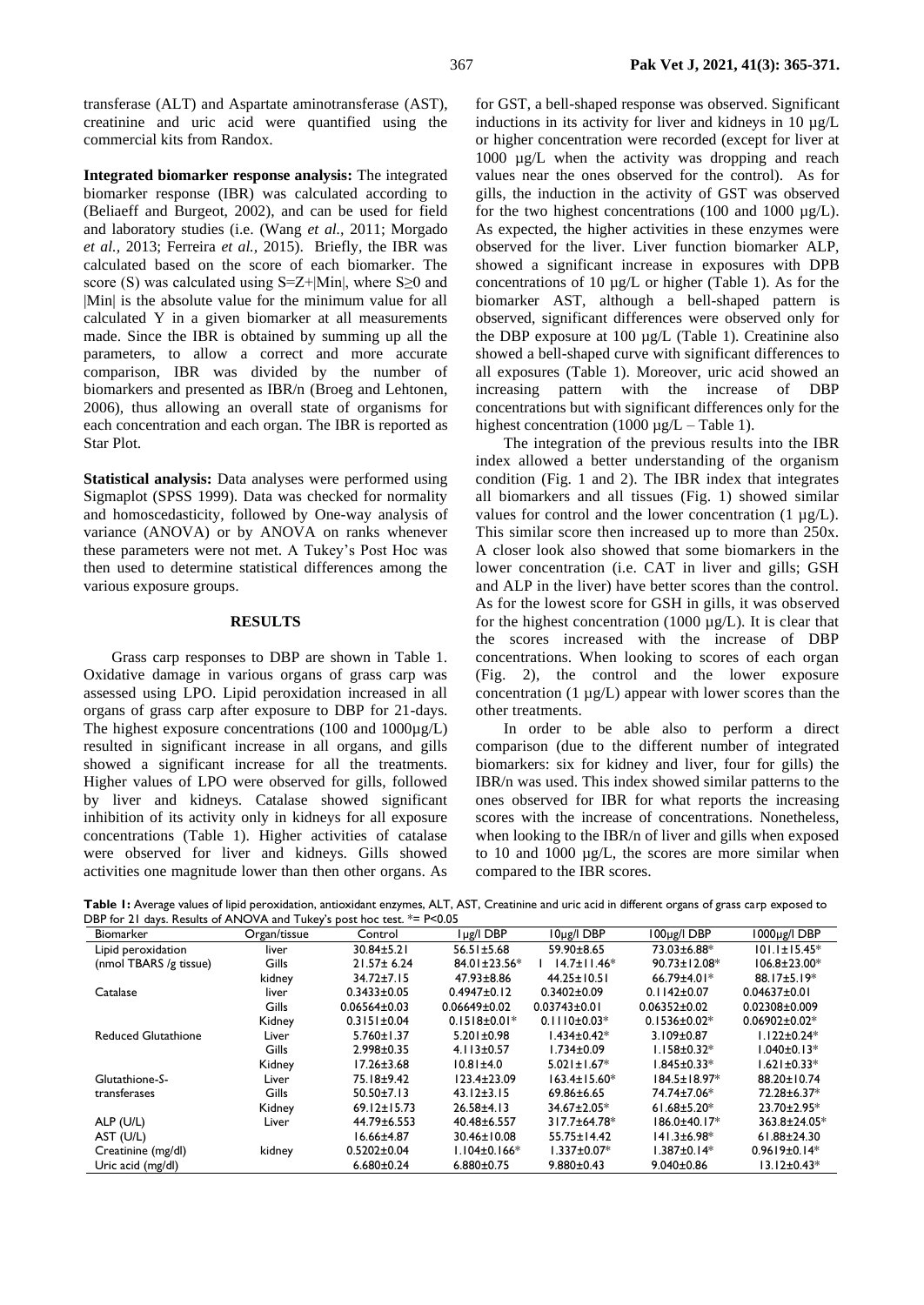

**Fig***.* **1***:* Integrated biomarker response (IBR) represented by star plot and histogram of grass carp (Ctenopharyngodon idella) exposed to different concentrations of DBP. LPO-Lipid peroxidation; GST-glutathione-S-transferases; CAT-catalase; GSH-reduced glutathione; ALP-Alanine aminotransferase; AST-Aspartate aminotransferase.



**Fig***.* **2***:* Integrated biomarker response (IBR) and Integrated biomarker response per biomarker (IBR/n) of the different organs (kidney, liver and gills) represented by star plot and histograms of grass carp (Ctenopharyngodon idella) exposed to different concentrations of DBP. LPO- Lipid peroxidation; GST-glutathione-S-transferases; CAT-catalase; GSH-reduced glutathione; ALP-Alanine aminotransferase; AST-Aspartate aminotransferase.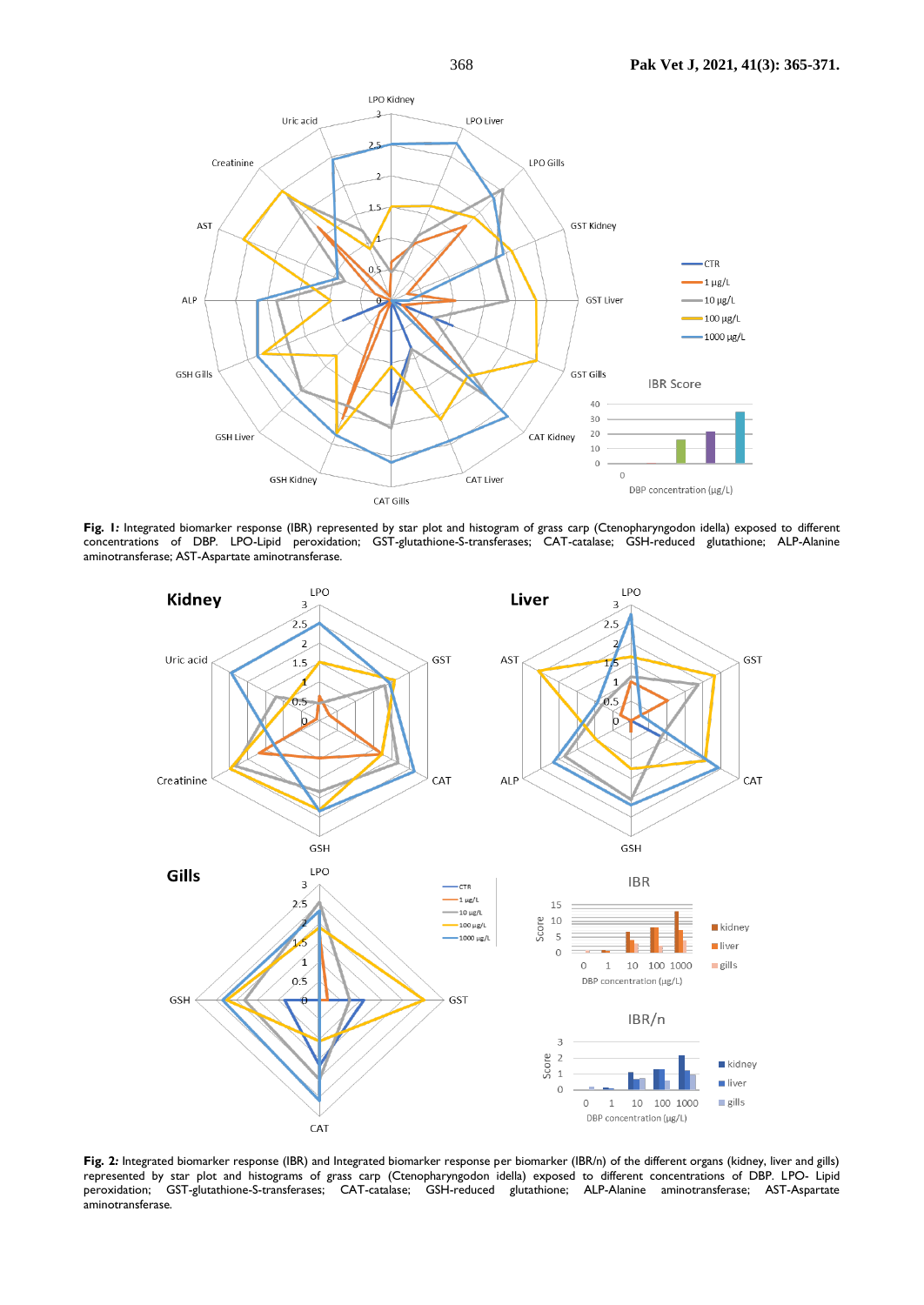#### **DISCUSSION**

Exposure biomarkers can reflect the early biological response after exposure to contaminant and have been used widely in laboratory and field studies (Hook *et al.,* 2016). Integration of data obtained from biomarker response of tissues, exposure chemicals and concentrations is an easier way to interpret and comprehend data (Beliaeff and Burgeot, 2002). In this study, juvenile grass carps were exposed to graded concentrations of di-butyl phthalate and its effect were evaluated using biomarkers in vital organs (liver, gills and kidney). Although the most of concentrations of DBP to which the fishes were exposed are higher than the maximum found in literature in waters  $(3.1 \text{ µg/L} -$ Vethaak *et al.,* 2005), the high persistence of these pollutants and resuspension from sediments (30.3 µg/L - Yuan *et al.*, 2002) may lead to higher concentrations. Nonetheless it is also important to highlight that to understand the impact of pollutants ecotoxicological assays use higher concentrations to have a full description of their toxicity.

Lipid peroxidation is a biomarker of oxidative stress, commonly used in ecotoxicological studies (van der Oost *et al.,* 2003; Carvalho *et al.,* 2012; Faheem and Lone 2017; Ghisi *et al.,* 2017). LPO results from free radicals and reactive oxygen species that react with membrane lipids (Regoli and Giuliani, 2014). Whenever antioxidant defences cannot handle oxidative stress from reactive oxygen species (ROS), damage can be assessed using this biomarker. In this study, it is possible to observe an increase in LPO rates in all organs with the increase of DBP concentrations. Gills was the most sensitive organ to respond, showing an induction in LPO rates even at 1 µg/L, followed by liver (the organ were the detoxifications processes are expected to be more intensive and finally the kidneys, the excretory organ. These results are not unexpected, as gills are the first organ to be in contract with DBP an after the biotransformation in liver should affect in a lesser level the kidneys. Nile tilapia (*Oreochromis niloticus*) showed similar levels of LPO between the gills and liver when exposed to DBP (Erkmen *et al.,* 2015). LPO rates increased in most fish species after exposure to different phthalates (e.g. (Kang *et al.,* 2010; Mankidy *et al.,* 2013; Xu *et al.,* 2013b).

The previously observed damage (evidenced by the LPO rates) is in accordance with the GST activities. GST is an important biomarker of exposure and is involved in the detoxification of xenobiotics (Regoli and Giuliani, 2014). In the liver and kidney, the enzymes show a bellshaped pattern. The pattern is typical for enzymatic activity curves, where at high concentrations, the enzyme is inhibited and may even reach values below the control. These patterns are observed for phthalates (Latif *et al.,* 2020) but also for other xenobiotics (e.g.(Ferreira *et al.,* 2015).

Reduced glutathione is involved in vital aspects of cellular homeostasis (Pompella *et al.,* 2003) and is essential in detoxification processes. A decrease in reduced glutathione content was recorded in gills of Nile tilapia (*Oreochromis niloticus*) exposed to DBP for 96 hours (Erkmen *et al.,* 2015). On the contrary, an increase

in GSH levels was recorded in Nile tilapia (*Oreochromis niloticus*) exposed to 590 and 1180 µg/L DBP for eight weeks (Abu Zeid and Khalil, 2015). Still, the observed differences may result from the extensive exposure period that could result in the inactivity of enzymes that use GSH as a substrate. In the present study, apart from small exceptions, GSH levels can be directly connected with GST activity. For example, in the kidney, GSH showed a decreasing pattern with a significant difference from concentrations of 10 µg/L onward, that can be a result of its consumption for GST detoxification processes. These patterns of increase GST activity and decrease GSH can be seen for all the three sampled organs.

Catalase, along with other antioxidants, protects the cellular components from damage (Costa-Silva *et al.,* 2015). When reporting to CAT activity in kidneys, significant decreases can be observed in all concentrations. Still, in all other tissues, no significant differences are observed, although a decreasing pattern can be noticed for the liver.

To determine liver damage, the biomarkers ALP and AST were assessed. For ALP, results showed a significant increase for all DBP concentrations except 1 µg/L. As for AST, a bell-shaped pattern is again observed. Still, only the concentration 100 µg/L showed a significant increase when compared to the control. Similarly, the kidney damage biomarkers creatinine and uric acid also show an impact on their levels. Creatinine shows a bell-shaped curve with a significant increase in its levels for all the exposure concentrations except 1000 µg/L. As for uric acid, the levels show an increasing pattern with the increase of DBP concentrations, although significant differences can only be observed for the highest concentration. An increase in AST and ALP were also observed in various fish species exposed to DBP and other phthalates (Mehta *et al.,* 2003; Kang *et al.,* 2010; Latif *et al.,* 2020).

The IBR index helped to explain and understand the results described previously. It is noticeable that when all the biomarkers measured in all organs are integrated even within realistic environmental concentrations (1 and 10)  $\mu$ g/L), where up to >110x increase in the score was observed. Similarly, even the comparison between the control and 1 µg/L, showed a 4.7x increase in the score. The integration of the data into the IBR and IBR/n index also showed another interesting result. It is routinely expected that liver is most effected organ after the exposure to toxicant but interestingly, IBR/n result showed that kidneys are most impacted after exposure to DBP.

**Conclusions:** The impact of phthalates is an important topic that needs to be addressed urgently, and that still needs more information. This study highlights that need by showing the effects of DBP in a freshwater fish species (*Ctenopharyngodon idella*) and most importantly how the general idea that liver, the detoxification organ or gills would be the most impacted organs do not seem to be true for DBP when biomarkers data is integrated into the IBR/n index. As so, this opens the doors for studies that should focus for example on the mechanistic pathways and genes variation on these organs or even the cellular aspect of their specific cellular structure.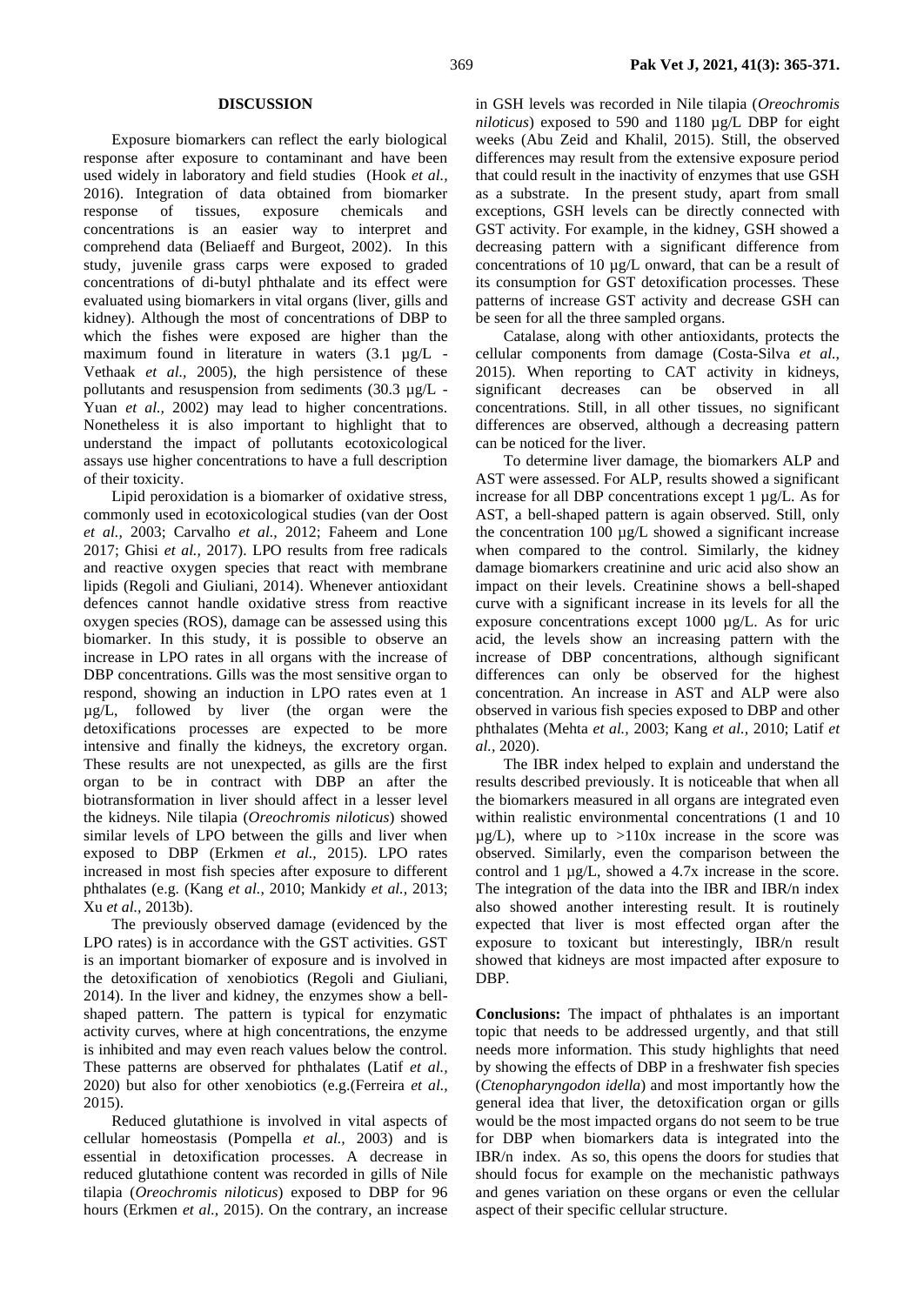**Acknowledgements:** This research work was supported by ORIC, GCU. Nuno Ferreira was funded through a Marie Sklodowska Curie Fellowship (H2020-CoFund, SIRCIW>MINT) supported by European Union, Welsh Government and Cardiff University.

**Authors contribution:** ZZ performed all experimental work under supervision of MF. NGCF performed all data analysis.

### **REFERENCES**

- Abd-Elkareem M, Abou Khalil NS and Sayed AH, 2018. Hepatotoxic responses of 4-nonylphenol on African catfish (Clarias gariepinus): antixoidant and histochemical biomarkers. Fish Physiol Biochem 44:969-81.
- Abdel-Tawwab M and Hamed HS, 2018. Effect of bisphenol A toxicity on growth performance, biochemical variables, and oxidative stress biomarkers of Nile tilapia, Oreochromis niloticus (L.). J Appl Ichthyol 34:1117-25.
- Abu Zeid EH and Khalil ASA, 2015. Toxicological consequences of Di-N-Butyl-Phthalate (DBP) on health of Nile Tilapia Fingerlings. Am J Anim Vet Sci 9:269-76.
- Agency USEP, 2012. US Environmental Protection Agency-Phthalates Action Plan, 2012, www.epa.gov, acessado em 03/06/2017.1-16.
- Aoki KAA, Harris CA, Katsiadaki I, *et al.*, 2011. Evidence suggesting that di-n-butyl phthalate has antiandrogenic effects in fish. Environm Toxicol Chem 30:1338-45.
- Ayranci E and Bayram E, 2005. Adsorption of phthalic acid and its esters onto high-area activated carbon-cloth studied by in situ UVspectroscopy. J Hazard Mat 122:147-53.
- Beliaeff B and Burgeot T, 2002. Integrated biomarker response: A useful tool for ecological risk assessment. Environm Toxicol Chem 21:1316-22.
- Bello UM, Madekurozwa MC, Groenewald HB, *et al.*, 2014. The effects on steroidogenesis and histopathology of adult male Japanese quails (Coturnix coturnix japonica) testis following pre-pubertal exposure to di(n-butyl) phthalate (DBP). Comparative Biochemistry and Physiology Part - C: Toxicol Pharmacol 166:24- 33.
- Bhatia H, 2014. Effects of exposures to the plasticiser , di-n-butyl phthalate and the pharmaceutical, flutamide on the biomarkers of reproduction in Australian freshwater fish species, Murray rainbowfish (Melanotaenia fluviatilis) Submitted for the degree of Doctor.
- Broeg K and Lehtonen KK, 2006. Indices for the assessment of environmental pollution of the Baltic Sea coasts: Integrated assessment of a multi-biomarker approach. Marine Poll Bull 53:508-22.
- Carvalho C dos S, Bernusso VA, Araújo HSS de, *et al.*, 2012. Biomarker responses as indication of contaminant effects in Oreochromis niloticus. Chemosphere 89:60-9.
- Claiborne A, 1985. Catalase activityIn: Greenwald RA, editor. CRC handbook of methods in oxygen radical research. CRC Press: Boca Raton.
- Costa-Silva DG, Nunes MEM, Wallau GL, *et al.*, 2015. Oxidative stress markers in fish (Astyanax sp. and Danio rerio) exposed to urban and agricultural effluents in the Brazilian Pampa biome. Environm Sci Poll Res 22:15526-35.
- Crago J and Klaper R, 2012. A mixture of an environmentally realistic concentration of a phthalate and herbicide reduces testosterone in male fathead minnow (Pimephales promelas) through a novel mechanism of action. Aquatic Toxicol 110-11:74-83.
- Cravo A, Pereira C, Medeiros A, *et al.*, 2011. A multibiomarker approach in the clam Ruditapes decussatus to assess the impact of pollution in the Ria Formosa lagoon, South Coast of Portugal. Marine Environm Res 75:23-34.
- Erkmen B, Yıldırım Z, Mert R, *et al.*, 2015. Impact of sublethal di-n-butyl phthalate on the aquaculture fish species Nile tilapia (Oreochromis niloticus): histopathology and oxidative stress assessment. Aquac Res 48:675-85.
- Faheem M and Lone KP, 2017. Oxidative stress and histopathologic biomarkers of exposure to bisphenol-A in the freshwater fish, Ctenopharyngodon idella. Braz J Pharm Sci 53:1-9.

Ferreira NGC, Cardoso DN, Morgado R, *et al.*, 2015. Long-term

exposure of the isopod Porcellionides pruinosus to nickel: Costs in the energy budget and detoxification enzymes. Chemosphere 135:354-62.

- Fromme H, Küchler T, Otto T, *et al.*, 2002. Occurrence of phthalates and bisphenol A and F in the environment. Water Res 36:1429-38.
- Gao D-W and Wen Z-D, 2015. Phthalate esters in the environment: A critical review of their occurrence, biodegradation, and removal during wastewater treatment processes. Sci Total Environ 541:986-1001.
- Gào X, Zhang Y, Burwinkel B, *et al.*, 2019. The associations of DNA methylation alterations in oxidative stress-related genes with cancer incidence and mortality outcomes: a population-based cohort study. Clinical Epigenetics 11:14.
- Ghisi NC, Oliveira EC, Guiloski IC, *et al.*, 2017. Multivariate and integrative approach to analyze multiple biomarkers ecotoxicology: A field study in Neotropical region. Science of The Total Environm 609:1208-18.
- Habig WH, Pabst MJ and Jakoby WB, 1974. Glutathione S-transferases. The first enzymatic step in mercapturic acid formation. J Biolog Chem 249:7130-9.
- He F, 2011. Bradford Protein Assay. Bio-Protocol 1.
- Heise S and Litz N, 2004. Deskstudy Phthlates. German Fed Environm 14:9-11.
- Hook SE, Gallagher EP and Batley GE, 2016. HHS Public Access 10:327- 41.
- Jollow DJ, Mitchell JR, Zampaglione N, *et al.*, 1974. Bromobenzene-Induced Liver Necrosis. Protective Role of Glutathione and Evidence for 3,4-Bromobenzene Oxide as the Hepatotoxic Metabolite. Pharmacology 11:151-69.
- Jonsson S, Vavilin VA and Svensson BH, 2006. Phthalate hydrolysis under landfill conditions. Water Science and Technology : J Int Assoc Water Poll Res 53:119-27.
- Kang J-C, Jee J-H, Koo J-G, *et al.*, 2010. Anti-oxidative status and hepatic enzymes following acute administration of diethyl phthalate in olive flounder Paralichthys olivaceus, a marine culture fish. Ecotoxicol Environm Safety 73:1449-55.
- Latif M, Faheem M and Asmatullah, 2020. Study of oxidative stress and histo-biochemical biomarkers of diethyl phthalate induced toxicity in a cultureable fish, *Labeo rohita*. Pak Vet J 40:202-8.
- Latif M, Faheem M, Asmatullah, *et al.*, 2021. Protective efficacy of Nigella sativa seeds against diethyl phthalate induced growth retardation, oxidative stress and histo-biochemical damages in *Labeo rohita.* Aquaculture 533:736065
- Mankidy R, Wiseman S, Ma H, *et al.*, 2013. Biological impact of phthalates. Toxicol Letters 217:50-8.
- Marigómez I, Garmendia L, Soto M, *et al.*, 2013. Marine ecosystem health status assessment through integrative biomarker indices: a comparative study after the Prestige oil spill "Mussel Watch." Ecotoxicology 22:486-505.
- Mehta V, Rao CV, Khare M, *et al.*, 2003. Toxicity study of Diethyl Phthalate on freshwater fish Cirrhina mrigala. Ecotoxicol Environm Safety 53:255-8.
- Morgado R, Ferreira NGC, Tourinho P, *et al.*, 2013. Environmental- and growth stage-related differences in the susceptibility of terrestrial isopods to UV radiation. J Photochem Photobiol B: Biol 126:60-71.
- Net S, Sempéré R, Delmont A, *et al.*, 2015. Occurrence, fate, behavior and ecotoxicological state of phthalates in different environmental matrices. Environm Sci Technol 49:4019-35.
- van der Oost R, Beyer J and Vermeulen NP., 2003. Fish bioaccumulation and biomarkers in environmental risk assessment: a review. Environm Toxicol Pharmacol 13:57-149.
- Paluselli A, Aminot Y, Galgani F, *et al.*, 2018. Occurrence of phthalate acid esters (PAEs) in the northwestern Mediterranean Sea and the Rhone River. Prog Oceanog 163:221-31.
- Peakall DB, 1994. The role of biomarkers in environmental assessment (1). Introduction. Ecotoxicology 3:157-60.
- Peijnenburg WJGM and Struijs J, 2006. Occurrence of phthalate esters in the environment of the Netherlands. Ecotoxicol Environm Safety 63:204-15.
- Pompella A, Visvikis A, Paolicchi A, *et al.*, 2003. The changing faces of glutathione, a cellular protagonist. Biochem Pharmacol 66:1499- 503.
- Quesada-García A, Valdehita A, Torrent F, *et al.*, 2013. Use of fish farms to assess river contamination: Combining biomarker responses, active biomonitoring, and chemical analysis. Aquatic Toxicol pp:439-48.
- Regoli F and Giuliani ME, 2014. Oxidative pathways of chemical toxicity and oxidative stress biomarkers in marine organisms. Marine